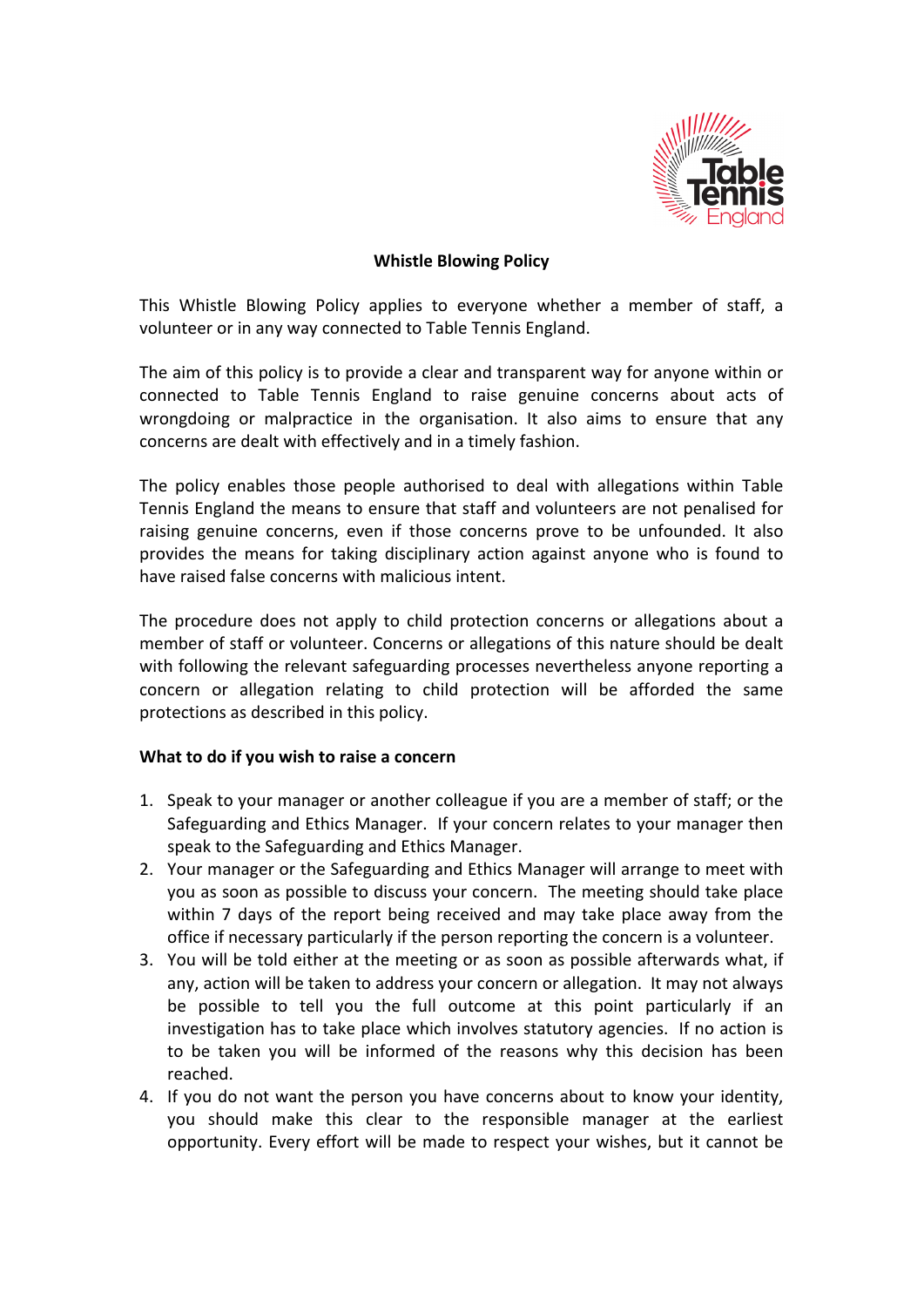guaranteed that your identity will not be disclosed. If this is the case, you will be informed and any issues you may have about this will be discussed with you.

5. If members of staff feel that they need support in raising their concern then they may bring a trade union representative to the meeting with the responsible manager. Anyone reporting a concern may bring a colleague with them to the meeting with the responsible manager.

## **What to do if someone raises a concern with you**

If someone tells you they are concerned about the actions of another staff member or volunteer, you should arrange to meet them within 7 days of the initial conversation. If you are not the person's manager, you should establish why they have chosen to discuss the concern with you. You may suggest that the person speaks to another responsible manager if you wish, but should not refuse to hear what the person has to say.

You should approach the situation sensitively, recognising the discomfort that the person may feel. Offer to meet them away from the office if they wish particularly in the case of a volunteer, and allow them to bring a colleague or trade union representative to the meeting. You should also remind the person with the concern about other sources of support available to them. Some are listed at the end of this document. 

If the person reporting the concern wants their identity to be kept confidential, you should explain that this will be done if possible, but that it may not be achievable.

Make notes of your discussions with the individual, and check the accuracy of your notes with them. 

### **Deciding what action to take**

Once you have established the nature of the concern, it may be of a relatively minor nature and you may decide to resolve it informally.

If the concern appears more serious, you must consider first whether any immediate action is needed to protect children or a vulnerable adult. If so, you should report the concern immediately to the Safeguarding and Ethics Manager or directly on to the statutory agencies in line with Table Tennis England's Safeguarding Procedures.

If you are not the manager of the person who is the subject of the concern, you should refer the matter to the person's manager, who will decide what action to take. 

### **Conducting an investigation**

Unless the matter is relatively minor and can be dealt with informally, the responsible manager should arrange for an investigation to be completed following